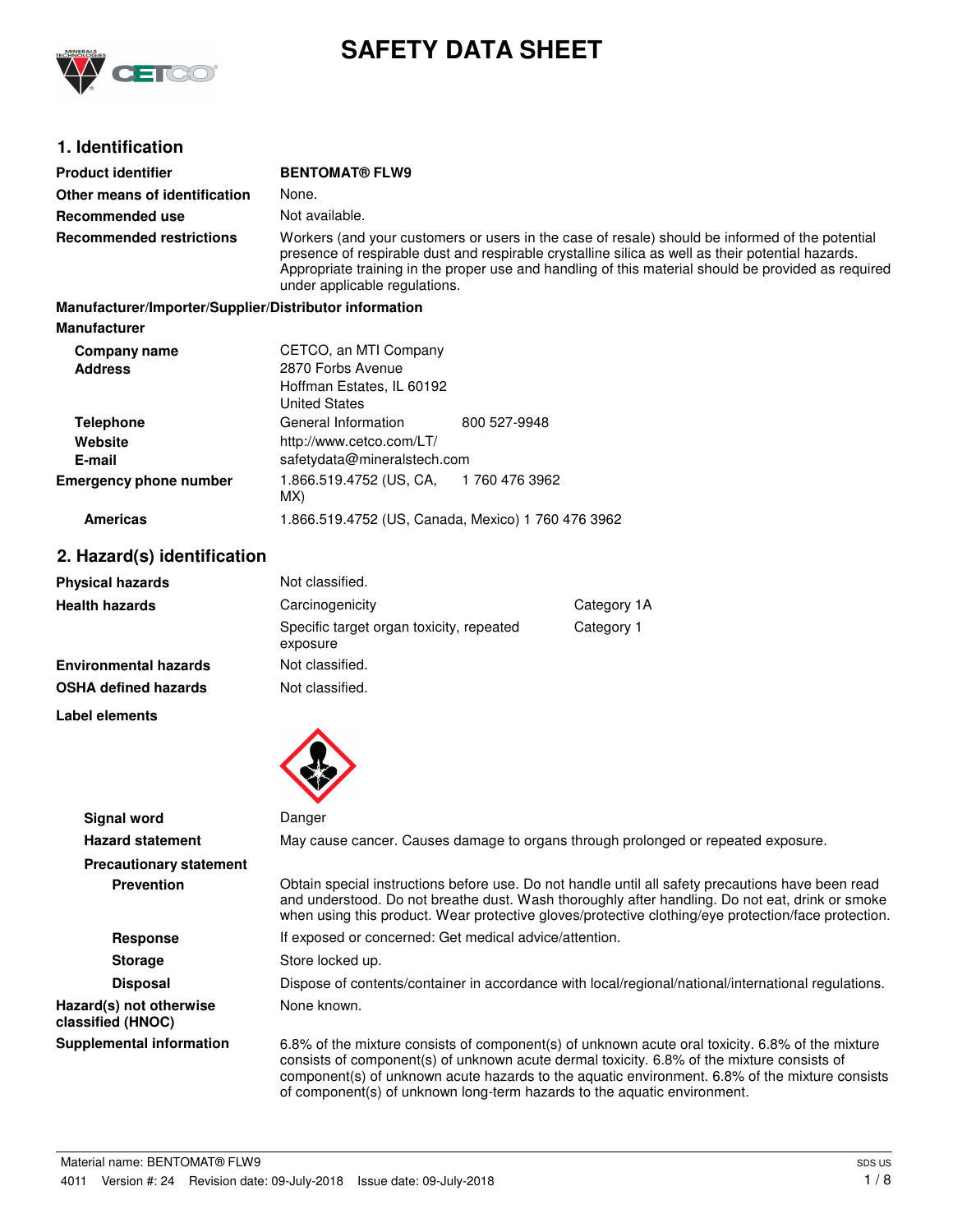# **3. Composition/information on ingredients**

**Mixtures**

| <b>Chemical name</b>                                                         | Common name and synonyms                                                                                                                                                                                                                                                                                                                                                                                                                                                                                                                                                                                    | <b>CAS number</b> | $\%$       |
|------------------------------------------------------------------------------|-------------------------------------------------------------------------------------------------------------------------------------------------------------------------------------------------------------------------------------------------------------------------------------------------------------------------------------------------------------------------------------------------------------------------------------------------------------------------------------------------------------------------------------------------------------------------------------------------------------|-------------------|------------|
| QUARTZ (SIO2)                                                                | 14808-60-7                                                                                                                                                                                                                                                                                                                                                                                                                                                                                                                                                                                                  |                   | $5 - 10$   |
| <b>CRISTOBALITE</b>                                                          |                                                                                                                                                                                                                                                                                                                                                                                                                                                                                                                                                                                                             | 14464-46-1        | $1 - < 3$  |
| Other components below reportable levels                                     |                                                                                                                                                                                                                                                                                                                                                                                                                                                                                                                                                                                                             |                   | $90 - 100$ |
|                                                                              | *Designates that a specific chemical identity and/or percentage of composition has been withheld as a trade secret.                                                                                                                                                                                                                                                                                                                                                                                                                                                                                         |                   |            |
| <b>Composition comments</b>                                                  | Occupational Exposure Limits for constituents are listed in Section 8. This product contains<br>naturally occurring crystalline silica (not listed in Annex I of Directive 67/548/EEC) in quantities less<br>than $6\%$ .                                                                                                                                                                                                                                                                                                                                                                                   |                   |            |
| 4. First-aid measures                                                        |                                                                                                                                                                                                                                                                                                                                                                                                                                                                                                                                                                                                             |                   |            |
| Inhalation                                                                   | If symptoms are experienced, remove source of contamination or move victim to fresh air. Call a<br>physician if symptoms develop or persist.                                                                                                                                                                                                                                                                                                                                                                                                                                                                |                   |            |
| <b>Skin contact</b>                                                          | Wash off with soap and water. Get medical attention if irritation develops and persists.                                                                                                                                                                                                                                                                                                                                                                                                                                                                                                                    |                   |            |
| Eye contact                                                                  | Flush eyes immediately with large amounts of water.                                                                                                                                                                                                                                                                                                                                                                                                                                                                                                                                                         |                   |            |
| Ingestion                                                                    | Rinse mouth. Get medical attention if symptoms occur.                                                                                                                                                                                                                                                                                                                                                                                                                                                                                                                                                       |                   |            |
| <b>Most important</b><br>symptoms/effects, acute and<br>delayed              | Prolonged exposure may cause chronic effects.                                                                                                                                                                                                                                                                                                                                                                                                                                                                                                                                                               |                   |            |
| Indication of immediate<br>medical attention and special<br>treatment needed | Provide general supportive measures and treat symptomatically. Keep victim under observation.<br>Symptoms may be delayed.                                                                                                                                                                                                                                                                                                                                                                                                                                                                                   |                   |            |
| <b>General information</b>                                                   | IF exposed or concerned: Get medical advice/attention. If you feel unwell, seek medical advice<br>(show the label where possible).                                                                                                                                                                                                                                                                                                                                                                                                                                                                          |                   |            |
| 5. Fire-fighting measures                                                    |                                                                                                                                                                                                                                                                                                                                                                                                                                                                                                                                                                                                             |                   |            |
| Suitable extinguishing media                                                 | Dry chemical, CO2, water spray or regular foam. Use any media suitable for the surrounding fires.                                                                                                                                                                                                                                                                                                                                                                                                                                                                                                           |                   |            |
| <b>Unsuitable extinguishing</b><br>media                                     | None known.                                                                                                                                                                                                                                                                                                                                                                                                                                                                                                                                                                                                 |                   |            |
| Specific hazards arising from<br>the chemical                                | During fire, gases hazardous to health may be formed.                                                                                                                                                                                                                                                                                                                                                                                                                                                                                                                                                       |                   |            |
| Special protective equipment<br>and precautions for firefighters             | As in any fire, wear self-contained breathing apparatus pressure-demand, MSHA/NIOSH<br>(approved or equivalent) and full protective gear.                                                                                                                                                                                                                                                                                                                                                                                                                                                                   |                   |            |
| <b>Fire fighting</b><br>equipment/instructions                               | Use water spray to cool unopened containers.                                                                                                                                                                                                                                                                                                                                                                                                                                                                                                                                                                |                   |            |
| <b>Specific methods</b>                                                      | Use standard firefighting procedures and consider the hazards of other involved materials.                                                                                                                                                                                                                                                                                                                                                                                                                                                                                                                  |                   |            |
| <b>General fire hazards</b>                                                  | Not a fire hazard. No unusual fire or explosion hazards noted.                                                                                                                                                                                                                                                                                                                                                                                                                                                                                                                                              |                   |            |
| 6. Accidental release measures                                               |                                                                                                                                                                                                                                                                                                                                                                                                                                                                                                                                                                                                             |                   |            |
| Personal precautions,<br>protective equipment and<br>emergency procedures    | Keep unnecessary personnel away. Keep people away from and upwind of spill/leak. Wear<br>appropriate protective equipment and clothing during clean-up. Wear a dust mask if dust is<br>generated above exposure limits. Ensure adequate ventilation. Local authorities should be advised<br>if significant spillages cannot be contained. For personal protection, see section 8 of the SDS.                                                                                                                                                                                                                |                   |            |
| <b>Methods and materials for</b><br>containment and cleaning up              | Avoid the generation of dusts during clean-up. This product is miscible in water. Collect dust or<br>particulates using a vacuum cleaner with a HEPA filter. Stop the flow of material, if this is without<br>risk. Following product recovery, flush area with water. Put material in suitable, covered, labeled<br>containers. For waste disposal, see section 13 of the SDS. None necessary. Reduce airborne dust<br>and prevent scattering by moistening with water.                                                                                                                                    |                   |            |
| <b>Environmental precautions</b>                                             | Avoid discharge into drains, water courses or onto the ground.                                                                                                                                                                                                                                                                                                                                                                                                                                                                                                                                              |                   |            |
| 7. Handling and storage                                                      |                                                                                                                                                                                                                                                                                                                                                                                                                                                                                                                                                                                                             |                   |            |
| Precautions for safe handling                                                | Obtain special instructions before use. Do not handle until all safety precautions have been read<br>and understood. Keep formation of airborne dusts to a minimum. Provide appropriate exhaust<br>ventilation at places where dust is formed. Do not breathe dust. Avoid prolonged exposure. When<br>using, do not eat, drink or smoke. Should be handled in closed systems, if possible. In case of<br>insufficient ventilation, wear suitable respiratory equipment. Wear appropriate personal protective<br>equipment. Wash hands thoroughly after handling. Observe good industrial hygiene practices. |                   |            |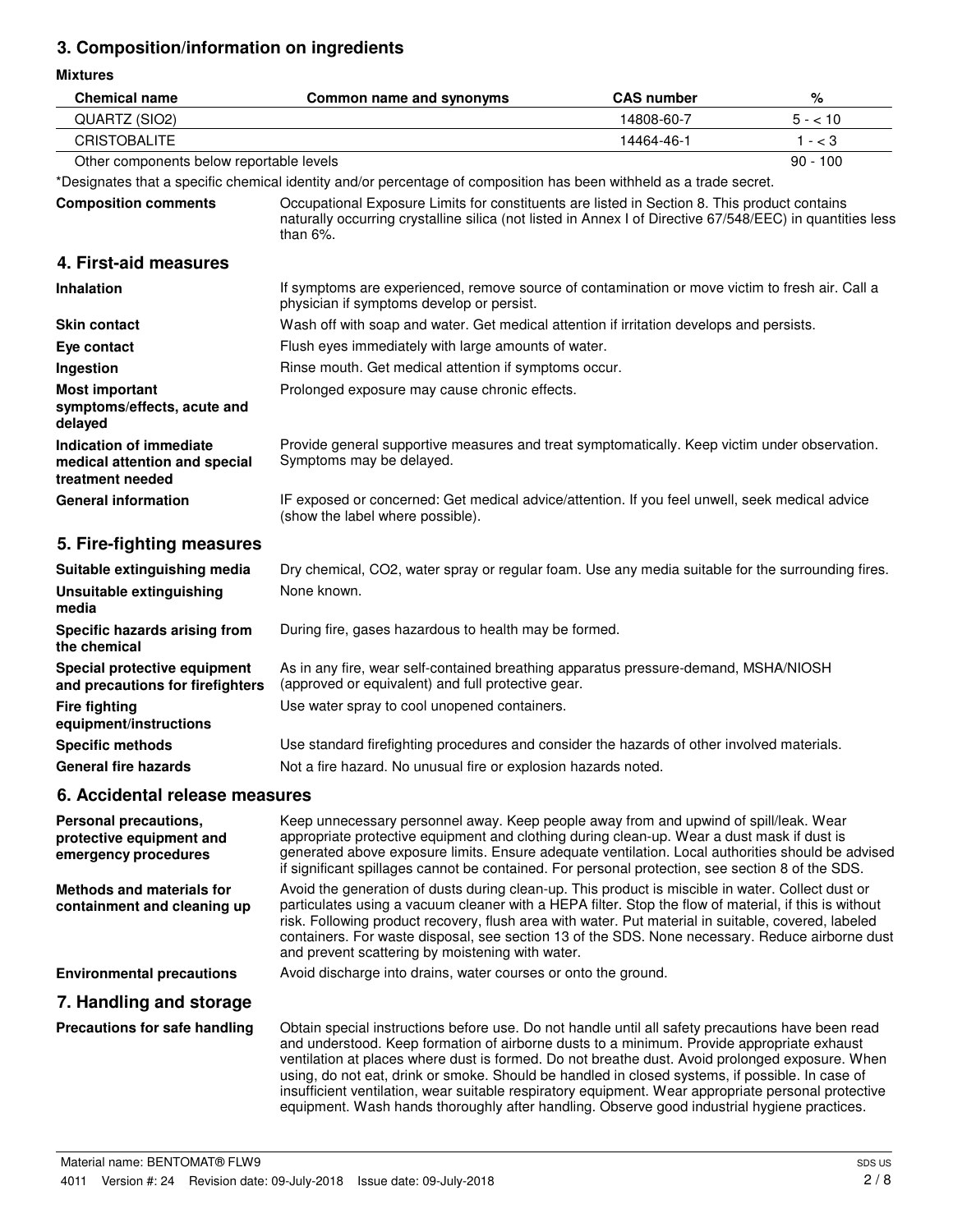Store locked up. No special restrictions on storage with other products. Store in original tightly closed container. No special storage conditions required. Guard against dust accumulation of this material. Keep out of the reach of children. Store away from incompatible materials (see Section 10 of the SDS).

# **8. Exposure controls/personal protection**

### **Occupational exposure limits**

The following constituents are the only constituents of the product which have a PEL, TLV or other recommended exposure limit. At this time, the other constituents have no known exposure limits.

| <b>Components</b>                           | US. OSHA Table Z-1 Limits for Air Contaminants (29 CFR 1910.1000)<br><b>Type</b>                                                                                                                                                                                                                                                                                                                                                                                                                                                                                                                                                                                                                                                                             | Value               | <b>Form</b>          |
|---------------------------------------------|--------------------------------------------------------------------------------------------------------------------------------------------------------------------------------------------------------------------------------------------------------------------------------------------------------------------------------------------------------------------------------------------------------------------------------------------------------------------------------------------------------------------------------------------------------------------------------------------------------------------------------------------------------------------------------------------------------------------------------------------------------------|---------------------|----------------------|
| <b>CRISTOBALITE (CAS</b><br>14464-46-1)     | PEL                                                                                                                                                                                                                                                                                                                                                                                                                                                                                                                                                                                                                                                                                                                                                          | $0.05$ mg/m $3$     | Respirable dust.     |
| QUARTZ (SIO2) (CAS<br>14808-60-7)           | <b>PEL</b>                                                                                                                                                                                                                                                                                                                                                                                                                                                                                                                                                                                                                                                                                                                                                   | $0.05$ mg/m $3$     | Respirable dust.     |
| US. OSHA Table Z-3 (29 CFR 1910.1000)       |                                                                                                                                                                                                                                                                                                                                                                                                                                                                                                                                                                                                                                                                                                                                                              |                     |                      |
| <b>Components</b>                           | <b>Type</b>                                                                                                                                                                                                                                                                                                                                                                                                                                                                                                                                                                                                                                                                                                                                                  | Value               | <b>Form</b>          |
| CRISTOBALITE (CAS<br>14464-46-1)            | <b>TWA</b>                                                                                                                                                                                                                                                                                                                                                                                                                                                                                                                                                                                                                                                                                                                                                   | $0.05$ mg/m $3$     | Respirable.          |
|                                             |                                                                                                                                                                                                                                                                                                                                                                                                                                                                                                                                                                                                                                                                                                                                                              | 1.2 mppcf           | Respirable.          |
| QUARTZ (SIO2) (CAS<br>14808-60-7)           | <b>TWA</b>                                                                                                                                                                                                                                                                                                                                                                                                                                                                                                                                                                                                                                                                                                                                                   | $0.1$ mg/m $3$      | Respirable.          |
|                                             |                                                                                                                                                                                                                                                                                                                                                                                                                                                                                                                                                                                                                                                                                                                                                              | 2.4 mppcf           | Respirable.          |
| <b>Constituents</b>                         | <b>Type</b>                                                                                                                                                                                                                                                                                                                                                                                                                                                                                                                                                                                                                                                                                                                                                  | Value               | <b>Form</b>          |
| <b>TRADE SECRET</b>                         | <b>TWA</b>                                                                                                                                                                                                                                                                                                                                                                                                                                                                                                                                                                                                                                                                                                                                                   | $5$ mg/m $3$        | Respirable fraction. |
|                                             |                                                                                                                                                                                                                                                                                                                                                                                                                                                                                                                                                                                                                                                                                                                                                              | $15 \text{ mg/m}$ 3 | Total dust.          |
|                                             |                                                                                                                                                                                                                                                                                                                                                                                                                                                                                                                                                                                                                                                                                                                                                              | 50 mppcf            | Total dust.          |
|                                             |                                                                                                                                                                                                                                                                                                                                                                                                                                                                                                                                                                                                                                                                                                                                                              | 15 mppcf            | Respirable fraction. |
| <b>US. ACGIH Threshold Limit Values</b>     |                                                                                                                                                                                                                                                                                                                                                                                                                                                                                                                                                                                                                                                                                                                                                              |                     |                      |
| <b>Components</b>                           | <b>Type</b>                                                                                                                                                                                                                                                                                                                                                                                                                                                                                                                                                                                                                                                                                                                                                  | Value               | Form                 |
| <b>CRISTOBALITE (CAS</b><br>14464-46-1)     | <b>TWA</b>                                                                                                                                                                                                                                                                                                                                                                                                                                                                                                                                                                                                                                                                                                                                                   | $0.025$ mg/m3       | Respirable fraction. |
| QUARTZ (SIO2) (CAS<br>14808-60-7)           | <b>TWA</b>                                                                                                                                                                                                                                                                                                                                                                                                                                                                                                                                                                                                                                                                                                                                                   | $0.025$ mg/m3       | Respirable fraction. |
| US. NIOSH: Pocket Guide to Chemical Hazards |                                                                                                                                                                                                                                                                                                                                                                                                                                                                                                                                                                                                                                                                                                                                                              |                     |                      |
| <b>Components</b>                           | <b>Type</b>                                                                                                                                                                                                                                                                                                                                                                                                                                                                                                                                                                                                                                                                                                                                                  | Value               | Form                 |
| <b>CRISTOBALITE (CAS</b><br>14464-46-1)     | <b>TWA</b>                                                                                                                                                                                                                                                                                                                                                                                                                                                                                                                                                                                                                                                                                                                                                   | $0.05$ mg/m $3$     | Respirable dust.     |
| QUARTZ (SIO2) (CAS<br>14808-60-7)           | <b>TWA</b>                                                                                                                                                                                                                                                                                                                                                                                                                                                                                                                                                                                                                                                                                                                                                   | $0.05$ mg/m $3$     | Respirable dust.     |
| <b>Biological limit values</b>              | No biological exposure limits noted for the ingredient(s).                                                                                                                                                                                                                                                                                                                                                                                                                                                                                                                                                                                                                                                                                                   |                     |                      |
| <b>Exposure guidelines</b>                  | Occupational exposure to nuisance dust (total and respirable) and respirable crystalline silica<br>should be monitored and controlled.                                                                                                                                                                                                                                                                                                                                                                                                                                                                                                                                                                                                                       |                     |                      |
| Appropriate engineering<br>controls         | If engineering measures are not sufficient to maintain concentrations of dust particulates below the<br>OEL, suitable respiratory protection must be worn. Good general ventilation (typically 10 air<br>changes per hour) should be used. Ventilation rates should be matched to conditions. If<br>applicable, use process enclosures, local exhaust ventilation, or other engineering controls to<br>maintain airborne levels below recommended exposure limits. If exposure limits have not been<br>established, maintain airborne levels to an acceptable level. If material is ground, cut, or used in<br>any operation which may generate dusts, use appropriate local exhaust ventilation to keep<br>exposures below the recommended exposure limits. |                     |                      |
|                                             | Individual protection measures, such as personal protective equipment                                                                                                                                                                                                                                                                                                                                                                                                                                                                                                                                                                                                                                                                                        |                     |                      |
| Eye/face protection                         | Wear dust goggles.                                                                                                                                                                                                                                                                                                                                                                                                                                                                                                                                                                                                                                                                                                                                           |                     |                      |
| <b>Skin protection</b>                      |                                                                                                                                                                                                                                                                                                                                                                                                                                                                                                                                                                                                                                                                                                                                                              |                     |                      |
| <b>Hand protection</b>                      | Wear appropriate chemical resistant gloves.                                                                                                                                                                                                                                                                                                                                                                                                                                                                                                                                                                                                                                                                                                                  |                     |                      |

**Other** Use of an impervious apron is recommended. No special protective equipment required.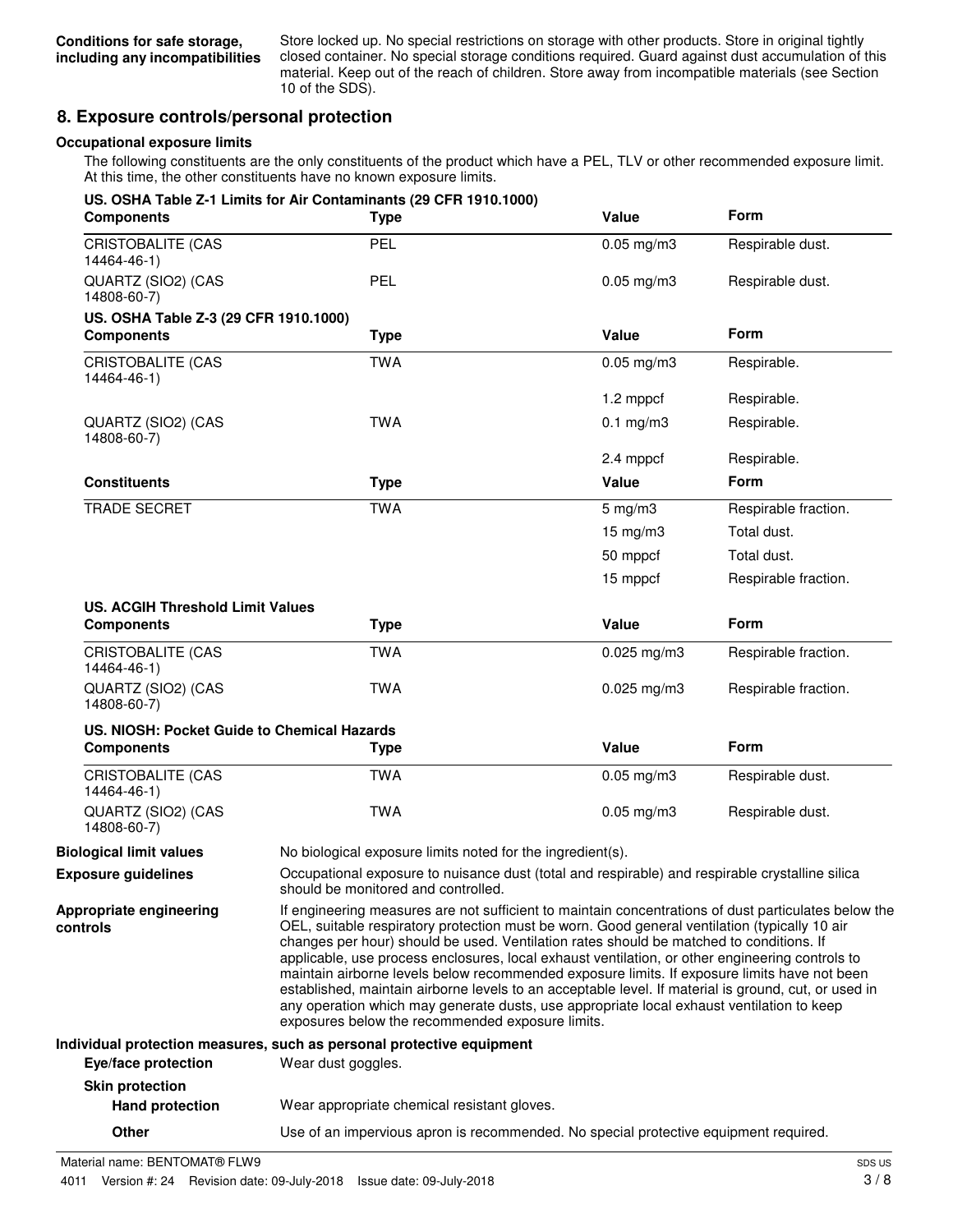| <b>Respiratory protection</b>            | Use a particulate filter respirator for particulate concentrations exceeding the Occupational<br>Exposure Limit.                                                                                                                                                                                                                                                                 |
|------------------------------------------|----------------------------------------------------------------------------------------------------------------------------------------------------------------------------------------------------------------------------------------------------------------------------------------------------------------------------------------------------------------------------------|
| <b>Thermal hazards</b>                   | Wear appropriate thermal protective clothing, when necessary.                                                                                                                                                                                                                                                                                                                    |
| <b>General hygiene</b><br>considerations | Observe any medical surveillance requirements. Always observe good personal hygiene<br>measures, such as washing after handling the material and before eating, drinking, and/or<br>smoking. Routinely wash work clothing and protective equipment to remove contaminants. Eye<br>wash fountain is recommended. Use good industrial hygiene practices in handling this material. |

# **9. Physical and chemical properties**

| <b>Appearance</b>                                 | The product consists of bentonite granules between geotextile layers                          |
|---------------------------------------------------|-----------------------------------------------------------------------------------------------|
| <b>Physical state</b>                             | Solid.                                                                                        |
| Form                                              | Solid. Mat or Fabric                                                                          |
| <b>Color</b>                                      | Various.                                                                                      |
| Odor                                              | None.                                                                                         |
| <b>Odor threshold</b>                             | Not available.                                                                                |
| рH                                                | Not available.                                                                                |
| <b>Melting point/freezing point</b>               | Not available.                                                                                |
| Initial boiling point and boiling<br>range        | Not available.                                                                                |
| <b>Flash point</b>                                | Not flammable                                                                                 |
| <b>Evaporation rate</b>                           | Not available.                                                                                |
| Flammability (solid, gas)                         | Not available.                                                                                |
| Upper/lower flammability or explosive limits      |                                                                                               |
| <b>Flammability limit - lower</b><br>(%)          | Not explosive                                                                                 |
| <b>Flammability limit - upper</b><br>(%)          | Not explosive                                                                                 |
| Explosive limit - lower (%)                       | Not available.                                                                                |
| Explosive limit - upper (%)                       | Not available.                                                                                |
| Vapor pressure                                    | 0.00001 hPa estimated                                                                         |
| <b>Vapor density</b>                              | Not available.                                                                                |
| <b>Relative density</b>                           | Not available.                                                                                |
| Solubility(ies)                                   |                                                                                               |
| Solubility (water)                                | Negligible                                                                                    |
| <b>Partition coefficient</b><br>(n-octanol/water) | Not available.                                                                                |
| <b>Auto-ignition temperature</b>                  | Not available.                                                                                |
| <b>Decomposition temperature</b>                  | Not available.                                                                                |
| <b>Viscosity</b>                                  | Not available.                                                                                |
| <b>Other information</b>                          |                                                                                               |
| <b>Explosive properties</b>                       | Not explosive.                                                                                |
| <b>Oxidizing properties</b>                       | Not oxidizing.                                                                                |
| <b>Percent volatile</b>                           | 0 % estimated                                                                                 |
| <b>VOC</b>                                        | CARB                                                                                          |
| 10. Stability and reactivity                      |                                                                                               |
| Reactivity                                        | The product is stable and non-reactive under normal conditions of use, storage and transport. |
| <b>Chemical stability</b>                         | Stable at normal conditions.                                                                  |
| <b>Possibility of hazardous</b><br>reactions      | Will not occur.                                                                               |
| <b>Conditions to avoid</b>                        | Contact with incompatible materials.                                                          |
| Incompatible materials                            | Powerful oxidizers. Chlorine. None known.                                                     |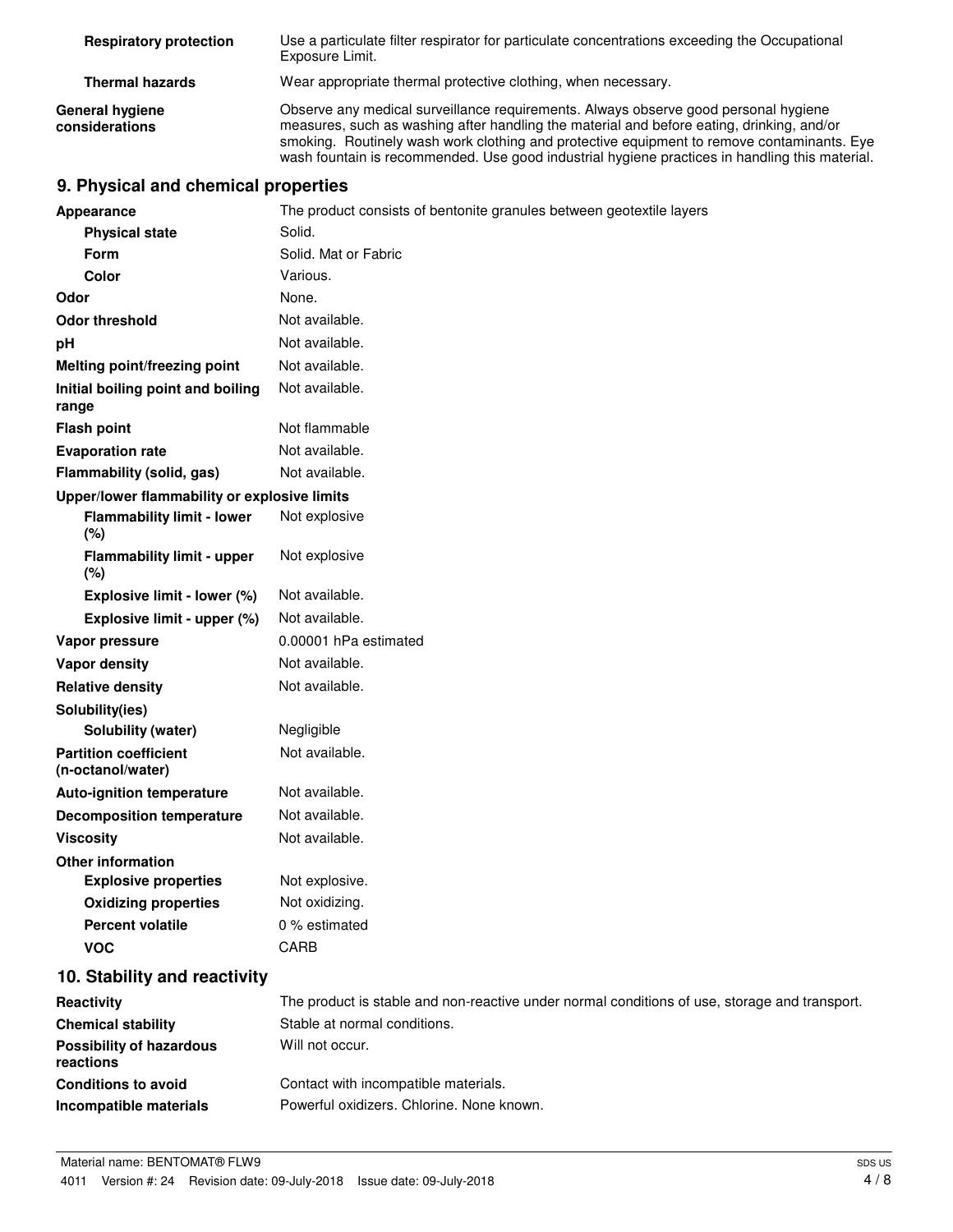# **11. Toxicological information**

# **Information on likely routes of exposure**

| <b>Inhalation</b>                                                                  | Prolonged inhalation may be harmful.                     |
|------------------------------------------------------------------------------------|----------------------------------------------------------|
| <b>Skin contact</b>                                                                | No adverse effects due to skin contact are expected.     |
| Eye contact                                                                        | Direct contact with eyes may cause temporary irritation. |
| Ingestion                                                                          | Expected to be a low ingestion hazard.                   |
| Symptoms related to the<br>physical, chemical and<br>toxicological characteristics | Direct contact with eyes may cause temporary irritation. |

# **Information on toxicological effects**

| <b>Acute toxicity</b>                                                                                                             | Not known.                                                                                                                                                                                                                                                                                                                                                                                                                                                                                                                                                                                                                                                                                                                                                                                                                                                                                                                                                                                                                                                                                                                                                                                                                                                                                                                                                                                                                                                                                                                                                                                         |                                                                                                                            |  |
|-----------------------------------------------------------------------------------------------------------------------------------|----------------------------------------------------------------------------------------------------------------------------------------------------------------------------------------------------------------------------------------------------------------------------------------------------------------------------------------------------------------------------------------------------------------------------------------------------------------------------------------------------------------------------------------------------------------------------------------------------------------------------------------------------------------------------------------------------------------------------------------------------------------------------------------------------------------------------------------------------------------------------------------------------------------------------------------------------------------------------------------------------------------------------------------------------------------------------------------------------------------------------------------------------------------------------------------------------------------------------------------------------------------------------------------------------------------------------------------------------------------------------------------------------------------------------------------------------------------------------------------------------------------------------------------------------------------------------------------------------|----------------------------------------------------------------------------------------------------------------------------|--|
| <b>Components</b>                                                                                                                 | <b>Species</b>                                                                                                                                                                                                                                                                                                                                                                                                                                                                                                                                                                                                                                                                                                                                                                                                                                                                                                                                                                                                                                                                                                                                                                                                                                                                                                                                                                                                                                                                                                                                                                                     | <b>Test Results</b>                                                                                                        |  |
| CRISTOBALITE (CAS 14464-46-1)                                                                                                     |                                                                                                                                                                                                                                                                                                                                                                                                                                                                                                                                                                                                                                                                                                                                                                                                                                                                                                                                                                                                                                                                                                                                                                                                                                                                                                                                                                                                                                                                                                                                                                                                    |                                                                                                                            |  |
| <b>Acute</b>                                                                                                                      |                                                                                                                                                                                                                                                                                                                                                                                                                                                                                                                                                                                                                                                                                                                                                                                                                                                                                                                                                                                                                                                                                                                                                                                                                                                                                                                                                                                                                                                                                                                                                                                                    |                                                                                                                            |  |
| Oral                                                                                                                              |                                                                                                                                                                                                                                                                                                                                                                                                                                                                                                                                                                                                                                                                                                                                                                                                                                                                                                                                                                                                                                                                                                                                                                                                                                                                                                                                                                                                                                                                                                                                                                                                    |                                                                                                                            |  |
| LD50                                                                                                                              | Rat                                                                                                                                                                                                                                                                                                                                                                                                                                                                                                                                                                                                                                                                                                                                                                                                                                                                                                                                                                                                                                                                                                                                                                                                                                                                                                                                                                                                                                                                                                                                                                                                | > 22500 mg/kg                                                                                                              |  |
| <b>Skin corrosion/irritation</b>                                                                                                  |                                                                                                                                                                                                                                                                                                                                                                                                                                                                                                                                                                                                                                                                                                                                                                                                                                                                                                                                                                                                                                                                                                                                                                                                                                                                                                                                                                                                                                                                                                                                                                                                    | Prolonged skin contact may cause temporary irritation.                                                                     |  |
| Serious eye damage/eye<br>irritation                                                                                              |                                                                                                                                                                                                                                                                                                                                                                                                                                                                                                                                                                                                                                                                                                                                                                                                                                                                                                                                                                                                                                                                                                                                                                                                                                                                                                                                                                                                                                                                                                                                                                                                    | Mild irritant to eyes (according to the modified Kay & Calandra criteria)                                                  |  |
| Respiratory or skin sensitization                                                                                                 |                                                                                                                                                                                                                                                                                                                                                                                                                                                                                                                                                                                                                                                                                                                                                                                                                                                                                                                                                                                                                                                                                                                                                                                                                                                                                                                                                                                                                                                                                                                                                                                                    |                                                                                                                            |  |
| <b>Respiratory sensitization</b>                                                                                                  | Not a respiratory sensitizer.                                                                                                                                                                                                                                                                                                                                                                                                                                                                                                                                                                                                                                                                                                                                                                                                                                                                                                                                                                                                                                                                                                                                                                                                                                                                                                                                                                                                                                                                                                                                                                      |                                                                                                                            |  |
| <b>Skin sensitization</b>                                                                                                         |                                                                                                                                                                                                                                                                                                                                                                                                                                                                                                                                                                                                                                                                                                                                                                                                                                                                                                                                                                                                                                                                                                                                                                                                                                                                                                                                                                                                                                                                                                                                                                                                    | According to the classification criteria of the European Union, the product is not considered as<br>being a skin irritant. |  |
| Germ cell mutagenicity                                                                                                            |                                                                                                                                                                                                                                                                                                                                                                                                                                                                                                                                                                                                                                                                                                                                                                                                                                                                                                                                                                                                                                                                                                                                                                                                                                                                                                                                                                                                                                                                                                                                                                                                    | No data available to indicate product or any components present at greater than 0.1% are<br>mutagenic or genotoxic.        |  |
| Carcinogenicity                                                                                                                   | In 1997, IARC (the International Agency for Research on Cancer) concluded that crystalline silica<br>inhaled from occupational sources can cause lung cancer in humans. However in making the<br>overall evaluation, IARC noted that "carcinogenicity was not detected in all industrial<br>circumstances studied. Carcinogenicity may be dependent on inherent characteristics of the<br>crystalline silica or on external factors affecting its biological activity or distribution of its<br>polymorphs." (IARC Monographs on the evaluation of the carcinogenic risks of chemicals to<br>humans, Silica, silicates dust and organic fibres, 1997, Vol. 68, IARC, Lyon, France.) In June<br>2003, SCOEL (the EU Scientific Committee on Occupational Exposure Limits) concluded that the<br>main effect in humans of the inhalation of respirable crystalline silica dust is silicosis. "There is<br>sufficient information to conclude that the relative risk of lung cancer is increased in persons with<br>silicosis (and, apparently, not in employees without silicosis exposed to silica dust in quarries and<br>in the ceramic industry). Therefore, preventing the onset of silicosis will also reduce the cancer<br>risk" (SCOEL SUM Doc 94-final, June 2003) According to the current state of the art, worker<br>protection against silicosis can be consistently assured by respecting the existing regulatory<br>occupational exposure limits. May cause cancer. Occupational exposure to respirable dust and<br>respirable crystalline silica should be monitored and controlled. |                                                                                                                            |  |
| IARC Monographs. Overall Evaluation of Carcinogenicity                                                                            |                                                                                                                                                                                                                                                                                                                                                                                                                                                                                                                                                                                                                                                                                                                                                                                                                                                                                                                                                                                                                                                                                                                                                                                                                                                                                                                                                                                                                                                                                                                                                                                                    |                                                                                                                            |  |
| CRISTOBALITE (CAS 14464-46-1)<br>QUARTZ (SIO2) (CAS 14808-60-7)<br>OSHA Specifically Regulated Substances (29 CFR 1910.1001-1052) |                                                                                                                                                                                                                                                                                                                                                                                                                                                                                                                                                                                                                                                                                                                                                                                                                                                                                                                                                                                                                                                                                                                                                                                                                                                                                                                                                                                                                                                                                                                                                                                                    | 1 Carcinogenic to humans.<br>1 Carcinogenic to humans.                                                                     |  |
| CRISTOBALITE (CAS 14464-46-1)                                                                                                     |                                                                                                                                                                                                                                                                                                                                                                                                                                                                                                                                                                                                                                                                                                                                                                                                                                                                                                                                                                                                                                                                                                                                                                                                                                                                                                                                                                                                                                                                                                                                                                                                    | Cancer                                                                                                                     |  |
| QUARTZ (SIO2) (CAS 14808-60-7)                                                                                                    |                                                                                                                                                                                                                                                                                                                                                                                                                                                                                                                                                                                                                                                                                                                                                                                                                                                                                                                                                                                                                                                                                                                                                                                                                                                                                                                                                                                                                                                                                                                                                                                                    | Cancer                                                                                                                     |  |
| US. National Toxicology Program (NTP) Report on Carcinogens                                                                       |                                                                                                                                                                                                                                                                                                                                                                                                                                                                                                                                                                                                                                                                                                                                                                                                                                                                                                                                                                                                                                                                                                                                                                                                                                                                                                                                                                                                                                                                                                                                                                                                    |                                                                                                                            |  |
| CRISTOBALITE (CAS 14464-46-1)                                                                                                     |                                                                                                                                                                                                                                                                                                                                                                                                                                                                                                                                                                                                                                                                                                                                                                                                                                                                                                                                                                                                                                                                                                                                                                                                                                                                                                                                                                                                                                                                                                                                                                                                    | Known To Be Human Carcinogen.<br>Reasonably Anticipated to be a Human Carcinogen.                                          |  |
| QUARTZ (SIO2) (CAS 14808-60-7)                                                                                                    |                                                                                                                                                                                                                                                                                                                                                                                                                                                                                                                                                                                                                                                                                                                                                                                                                                                                                                                                                                                                                                                                                                                                                                                                                                                                                                                                                                                                                                                                                                                                                                                                    | Known To Be Human Carcinogen.                                                                                              |  |
| <b>Reproductive toxicity</b>                                                                                                      |                                                                                                                                                                                                                                                                                                                                                                                                                                                                                                                                                                                                                                                                                                                                                                                                                                                                                                                                                                                                                                                                                                                                                                                                                                                                                                                                                                                                                                                                                                                                                                                                    | This product is not expected to cause reproductive or developmental effects.                                               |  |
| Specific target organ toxicity -<br>single exposure                                                                               | Not classified.                                                                                                                                                                                                                                                                                                                                                                                                                                                                                                                                                                                                                                                                                                                                                                                                                                                                                                                                                                                                                                                                                                                                                                                                                                                                                                                                                                                                                                                                                                                                                                                    |                                                                                                                            |  |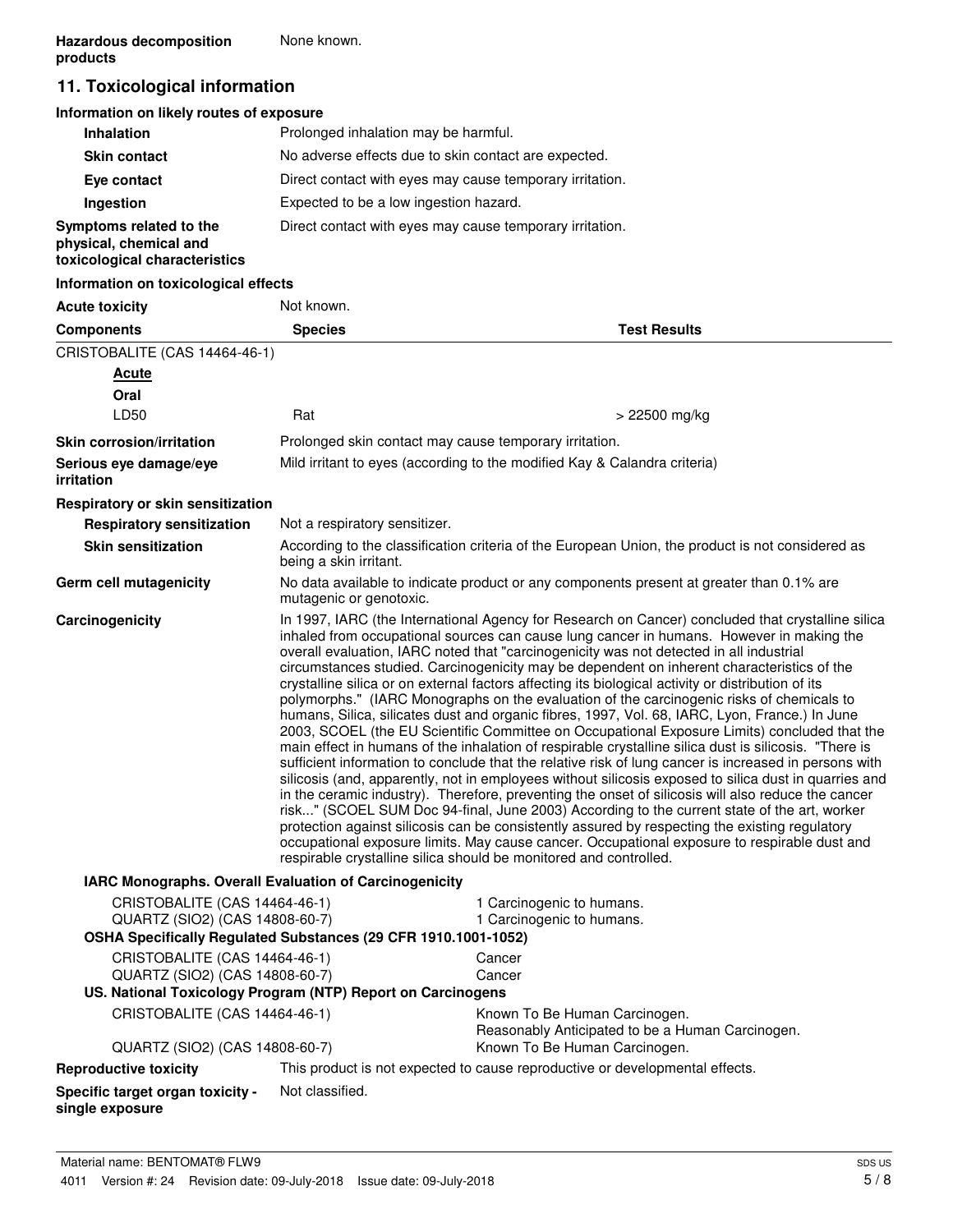**Specific target organ toxicity repeated exposure**

Causes damage to organs through prolonged or repeated exposure.

**Aspiration hazard** Not an aspiration hazard.

**Chronic effects** In 1997, IARC (the International Agency for Research on Cancer) concluded that crystalline silica inhaled from occupational sources can cause lung cancer in humans. However in making the overall evaluation, IARC noted that "carcinogenicity was not detected in all industrial circumstances studied. Carcinogenicity may be dependent on inherent characteristics of the crystalline silica or on external factors affecting its biological activity or distribution of its polymorphs." (IARC Monographs on the evaluation of the carcinogenic risks of chemicals to humans, Silica, silicates dust and organic fibres, 1997, Vol. 68, IARC, Lyon, France.)

> In June 2003, SCOEL (the EU Scientific Committee on Occupational Exposure Limits) concluded that the main effect in humans of the inhalation of respirable crystalline silica dust is silicosis. "There is sufficient information to conclude that the relative risk of lung cancer is increased in persons with silicosis (and, apparently, not in employees without silicosis exposed to silica dust in quarries and in the ceramic industry). Therefore, preventing the onset of silicosis will also reduce the cancer risk..." (SCOEL SUM Doc 94-final, June 2003)

> According to the current state of the art, worker protection against silicosis can be consistently assured by respecting the existing regulatory occupational exposure limits. Causes damage to organs through prolonged or repeated exposure. Prolonged inhalation may be harmful. Prolonged exposure may cause chronic effects. Some of the components of this product are hazardous in the respirable form. However, because of the physical nature of this product, dust generation is not expected.

# **12. Ecological information**

| <b>Ecotoxicity</b>               | The product is not expected to be hazardous to the environment. This product is not expected to<br>produce significant ecotoxicity upon exposure to aquatic organisms and aquatic systems. |  |
|----------------------------------|--------------------------------------------------------------------------------------------------------------------------------------------------------------------------------------------|--|
| Persistence and degradability    | No data is available on the degradability of this product.                                                                                                                                 |  |
| <b>Bioaccumulative potential</b> | No data available.                                                                                                                                                                         |  |
| Mobility in soil                 | No data available.                                                                                                                                                                         |  |
| Other adverse effects            | No other adverse environmental effects (e.g. ozone depletion, photochemical ozone creation<br>potential, endocrine disruption, global warming potential) are expected from this component. |  |

# **13. Disposal considerations**

| <b>Disposal instructions</b>             | Collect and reclaim or dispose in sealed containers at licensed waste disposal site. Dispose of<br>contents/container in accordance with local/regional/national/international regulations. Material<br>should be recycled if possible. |
|------------------------------------------|-----------------------------------------------------------------------------------------------------------------------------------------------------------------------------------------------------------------------------------------|
| Local disposal regulations               | Dispose in accordance with all applicable regulations.                                                                                                                                                                                  |
| Hazardous waste code                     | The waste code should be assigned in discussion between the user, the producer and the waste<br>disposal company.                                                                                                                       |
| Waste from residues / unused<br>products | Dispose of in accordance with local regulations. Empty containers or liners may retain some<br>product residues. This material and its container must be disposed of in a safe manner (see:<br>Disposal instructions).                  |
| <b>Contaminated packaging</b>            | Since emptied containers may retain product residue, follow label warnings even after container is<br>emptied. Empty containers should be taken to an approved waste handling site for recycling or<br>disposal.                        |

# **14. Transport information**

# **DOT**

Not regulated as dangerous goods.

#### **IATA**

Not regulated as dangerous goods.

# **IMDG**

Not regulated as dangerous goods.

**Transport in bulk according to** Not applicable. **Annex II of MARPOL 73/78 and the IBC Code**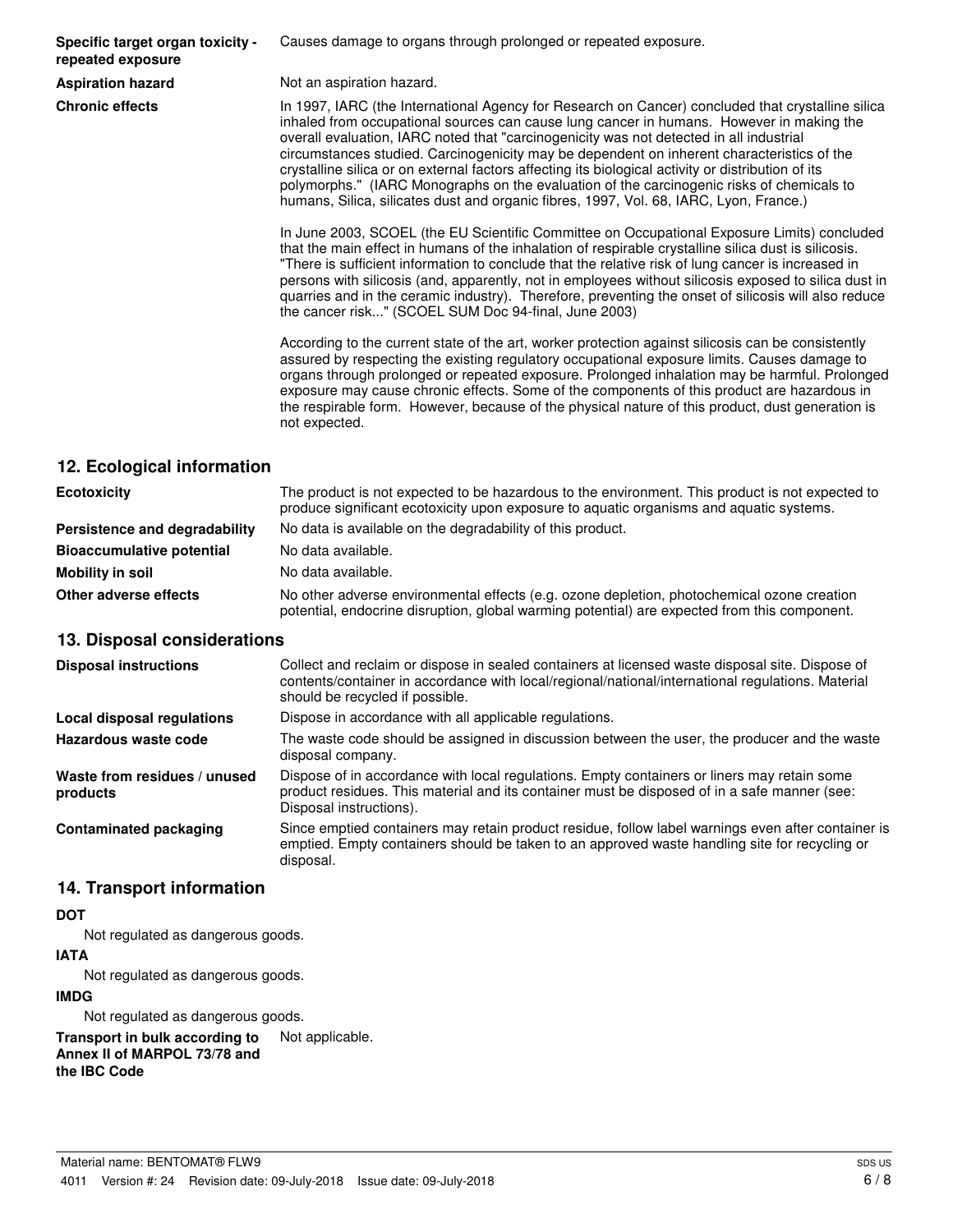**15. Regulatory information** OSHA Process Safety Standard: This material is not known to be hazardous by the OSHA Highly Hazardous Process Safety Standard, 29 CFR 1910.119. This product is a "Hazardous Chemical" as defined by the OSHA Hazard Communication Standard, 29 CFR 1910.1200. **US federal regulations Toxic Substances Control Act (TSCA) TSCA Section 12(b) Export Notification (40 CFR 707, Subpt. D)** Not regulated. **CERCLA Hazardous Substance List (40 CFR 302.4)** Not listed. **SARA 304 Emergency release notification** Not regulated. **OSHA Specifically Regulated Substances (29 CFR 1910.1001-1052)** CRISTOBALITE (CAS 14464-46-1) Cancer QUARTZ (SIO2) (CAS 14808-60-7) Cancer CRISTOBALITE (CAS 14464-46-1) lung effects QUARTZ (SIO2) (CAS 14808-60-7) lung effects CRISTOBALITE (CAS 14464-46-1) immune system effects QUARTZ (SIO2) (CAS 14808-60-7) immune system effects CRISTOBALITE (CAS 14464-46-1) kidney effects QUARTZ (SIO2) (CAS 14808-60-7) kidney effects **SARA 302 Extremely hazardous substance Superfund Amendments and Reauthorization Act of 1986 (SARA)** Not listed. **SARA 311/312 Hazardous** No (Exempt) **chemical SARA 313 (TRI reporting)** Not regulated.

# **Other federal regulations**

#### **Clean Air Act (CAA) Section 112 Hazardous Air Pollutants (HAPs) List**

#### Not regulated.

#### **Clean Air Act (CAA) Section 112(r) Accidental Release Prevention (40 CFR 68.130)**

tal food additive

Not regulated.

**Safe Drinking Water Act** Contains component(s) regulated under the Safe Drinking Water Act. **(SDWA)**

| <b>Food and Drug</b>        | To  |
|-----------------------------|-----|
| <b>Administration (FDA)</b> | Inc |
|                             |     |

lirect food additive GRAS food additive

# **US state regulations** WARNING: This product contains a chemical known to the State of California to cause cancer.

**California Proposition 65**



WARNING: This product can expose you to QUARTZ (SIO2), which is known to the State of California to cause cancer. For more information go to www.P65Warnings.ca.gov.

#### **California Proposition 65 - CRT: Listed date/Carcinogenic substance**

QUARTZ (SIO2) (CAS 14808-60-7) Listed: October 1, 1988 **US. California. Candidate Chemicals List. Safer Consumer Products Regulations (Cal. Code Regs, tit. 22, 69502.3, subd. (a))**

CRISTOBALITE (CAS 14464-46-1) QUARTZ (SIO2) (CAS 14808-60-7)

#### **International Inventories**

| Country(s) or region | Inventory name                                             | On inventory (yes/no)* |
|----------------------|------------------------------------------------------------|------------------------|
| Australia            | Australian Inventory of Chemical Substances (AICS)         | Yes                    |
| Canada               | Domestic Substances List (DSL)                             | Yes                    |
| Canada               | Non-Domestic Substances List (NDSL)                        | No                     |
| China                | Inventory of Existing Chemical Substances in China (IECSC) | Yes                    |